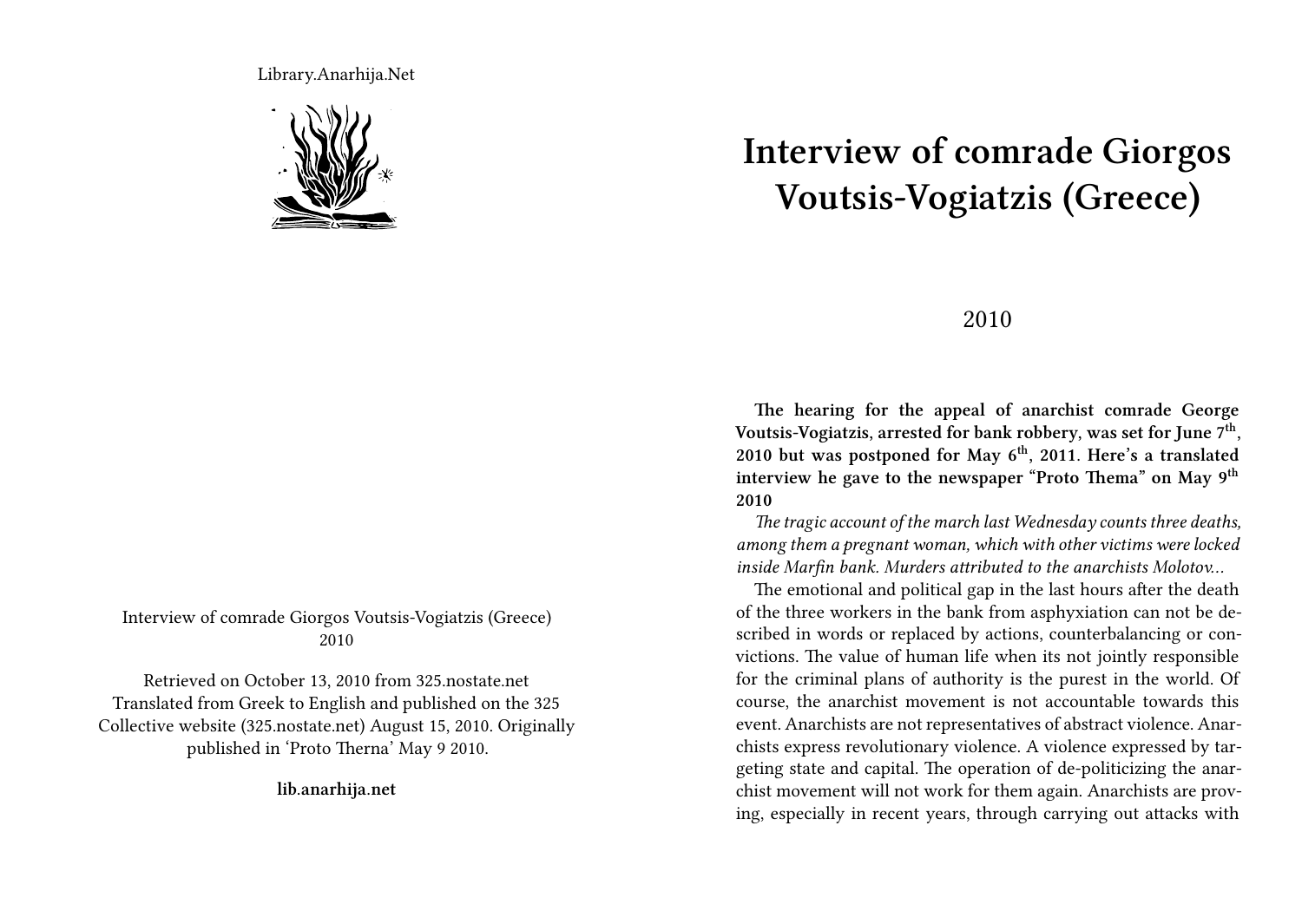Molotov cocktails, gas canisters and other means of action against targets of authority that they never turned against the life of the workers since in every case, people involved in those actions first make sure to evacuate the buildings or attacking them at night when they are closed.

*What label would you put on what you are? Are you a bank robber? Was your aim the money?*

The bank robbery as a practice is part of the overall rupture with the system of injustice. This is the basic difference between the revolutionary-anarchist and the career-robber. Revolutionary experience consists of a total of practices and tactics of battle, that have as their purpose to attack the enemy forces and to destabilize the existing social situation to make the transition to a free society. Beyond that a bank robbery remains a decent choice over the years, since it is an act against the predatory role of the banks.

*What was your first thought when you heard about the arrest of the people belonging to the "Revolutionary Struggle"?*

Initially I followed with great care the operation or dislocation of the comrades, allegedly members of the "Revolutionary Struggle". Once again we became receivers of the cultural poverty of a system that is collapsing. Of course the presumption of innocence and the respect of prisoners lives are completely unknown to the manpreying vultures of the media, the audacity of which has exceeded all limits.

*In what recent case do you think that the media have gone beyond the limits?*

In the case of the strange death of a 15 year old Afghan refugee,(meaning the 15year old afghan boy that died when a bomb he found in a bin exploded in his hands, also injuring his sister) which was the backbone of the "anti-terror" campaign in the part of the ideological devaluation during the arrests of comrades who are persecuted for their involvement in "R.S.".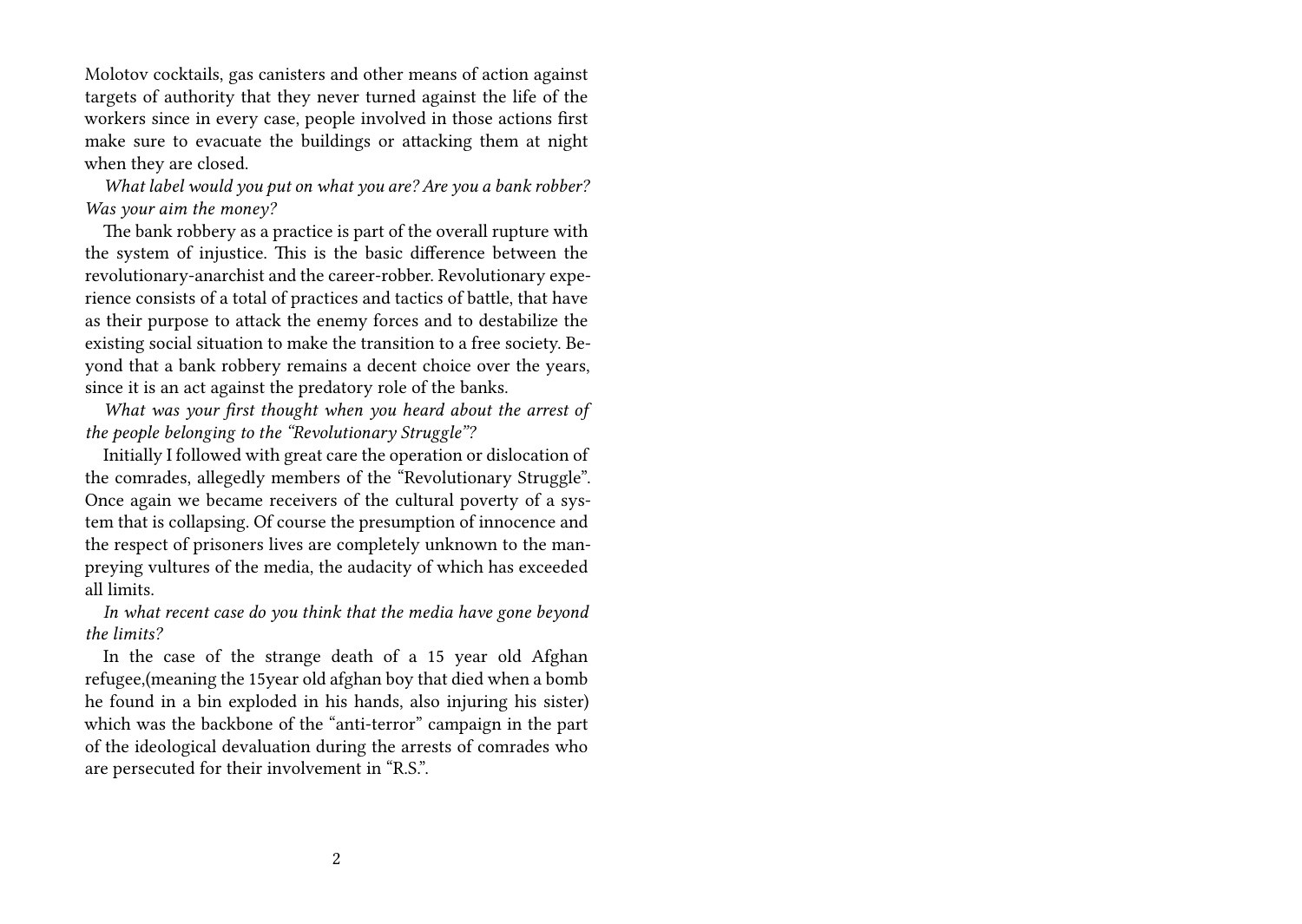olutionary self-esteem is a reward that cannot be earned even with all the money in the world. Deeper meanings for higher ideals.

*Your court of Appeals is on June 7th. If you got out today how would you choose to live?*

While I've been here I haven't planned my life outside. I try to be vigilant every day, to be in a physical and mental alertness. I live the present as intense as possible and when the door opens, I will look at the future.

*"I do not regret my action but i would not do it again because the personal weight for me, my family, friends and my comrades is enormous," you said. Is this a sign of remorse?*

The appeal of the prosecutor on the existing sentence of eight years imprisonment imposed on me at the first trial is an order that was given by high ranks, police and judicial leadership. I am in prison for almost three years accused of bank robbery. Those who have the audacity to ask me to regret for the expropriation of stolen social wealth are the main responsible for the systematic terrorizing of the Greek society. Because for me, terrorism is the bank that seizes homes and the predatory interest rates. Terrorism is working all your life for the bosses and then they take your salary and pension. Terrorism is living with the stress of survival. Terrorism is trying to lie to convince the goodness of the dictatorship of the I.M.F. (international monetary fund) I do not regret my action, but the reason why I would not choose the practice of robbery has to do with my personal development as a person and the priorities I have from now on in my life.

**Giorgos Voutsis-Vogiatzis**

The media handled the incident with the now usual tactic of publicizing made up (fictional) telephone calls that are not a result of police surveillance, but leaks from the police.

In the conversation comrades, suspected members of the "R.S." are supposedly giggling with an incredible amount of cynicism when one of them is watching the kid looking over the already placed bomb. A conversation that is not included in any court documents. Beyond that, the imperial Greek government, allies of the Americans and their genocides, of course, in Afghanistan, is calling for a social consensus against "terrorism" in response to a dead boy from Afghanistan. How many such boys has the Greek Army assassinated in Afghanistan? This is an interesting survey that unfortunately never took place, since a missile to the U.S. embassy in Greece is a terrorist act and is punishable with decades in prison, unlike the murderous Greek troops in Afghanistan who are portrayed as "humanitarian assistance" and are decorated by their bosses.

All this time I remain consciously away from any kind denouncing of revolutionary action and continue to defend the substance and scope of the practice of which I'm prosecuted for. The captors are not only interested about your imprisonment, they are especially interested when you are a political subject, in a statement of renouncement or repentance. The capitulation to the oppressors and the admission to a futile struggle are elements that do not suit us. I came out untouched from their penitentiaries and the factories of manufacturing repentants. I belong to the proud generation that does not apologize in the courts, does not speak to security forces and does not bow the head in the prison courtyards. In the generation that knows how to honor their dead and punish their enemies.

*According to police leaks, you belong to the "Bandits in Black No. 2" (fictional anarchist-terror-bankrobbery group created by mainstream media) What is your answer?*

That I belong to the "Bandits in Black No. 3" But do not tell anyone …